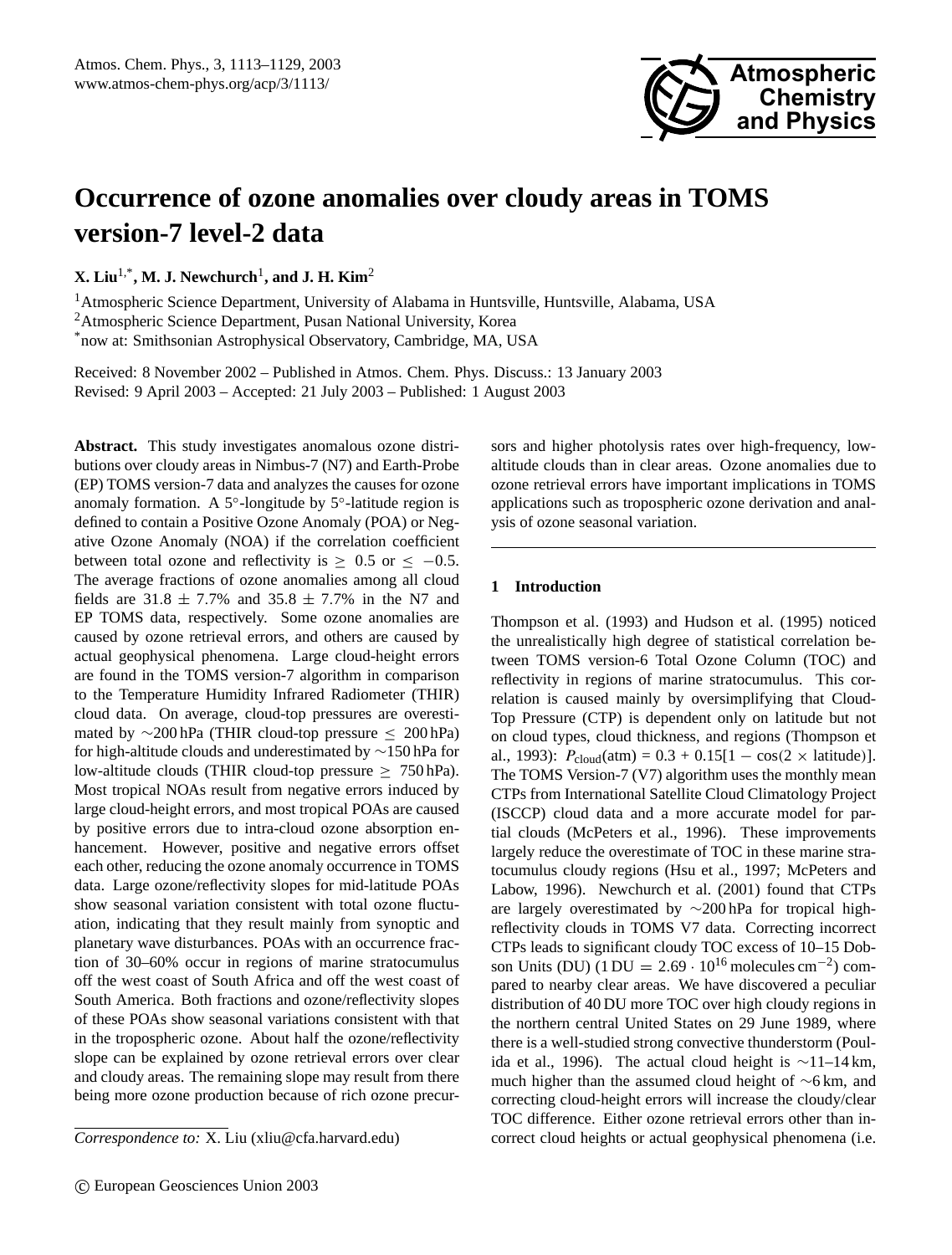

**Fig. 1.** Anomalous ozone distribution over cloudy areas located in South America on 1 January 1980 (left), and in the south Atlantic Ocean on 15 July 1980 (right). **(a)** Distribution of total ozone. **(b)** Distribution of reflectivity. **(c)** Relationship between total ozone and reflectivity.

real) or both cause this observed cloudy ozone column excess.

Ozone retrieval errors associated with clouds not only affect ozone retrieval accuracy in cloudy scenes, but also propagate to affect the accuracy of the TOMS level-3 data and zonal mean TOC. Furthermore, these ozone retrieval errors will affect tropospheric ozone derivations using cloudy/clear difference techniques such as the Convective-Cloud Differential (CCD) (Ziemke et al., 1998) and the Clear-Cloudy Pairs (CCP) (Newchurch et al., 2002) methods. To investigate these ozone retrieval errors, we need to separate them from the effects of actual geophysical phenomena. In this study, we investigate the frequency of occurrence of Ozone Anomalies (OAs) over cloudy areas in TOMS V7 level-2 data, and analyze geophysical phenomena or ozone retrieval errors behind anomalous ozone distribution. Section 2 of this paper introduces the data and methodology. We present the OA occurrence in Sect. 3. Section 4 discusses the essential causes of OA formation. Section 5 discusses the effects of OAs on TOMS applications and Sect. 6 summarizes this study.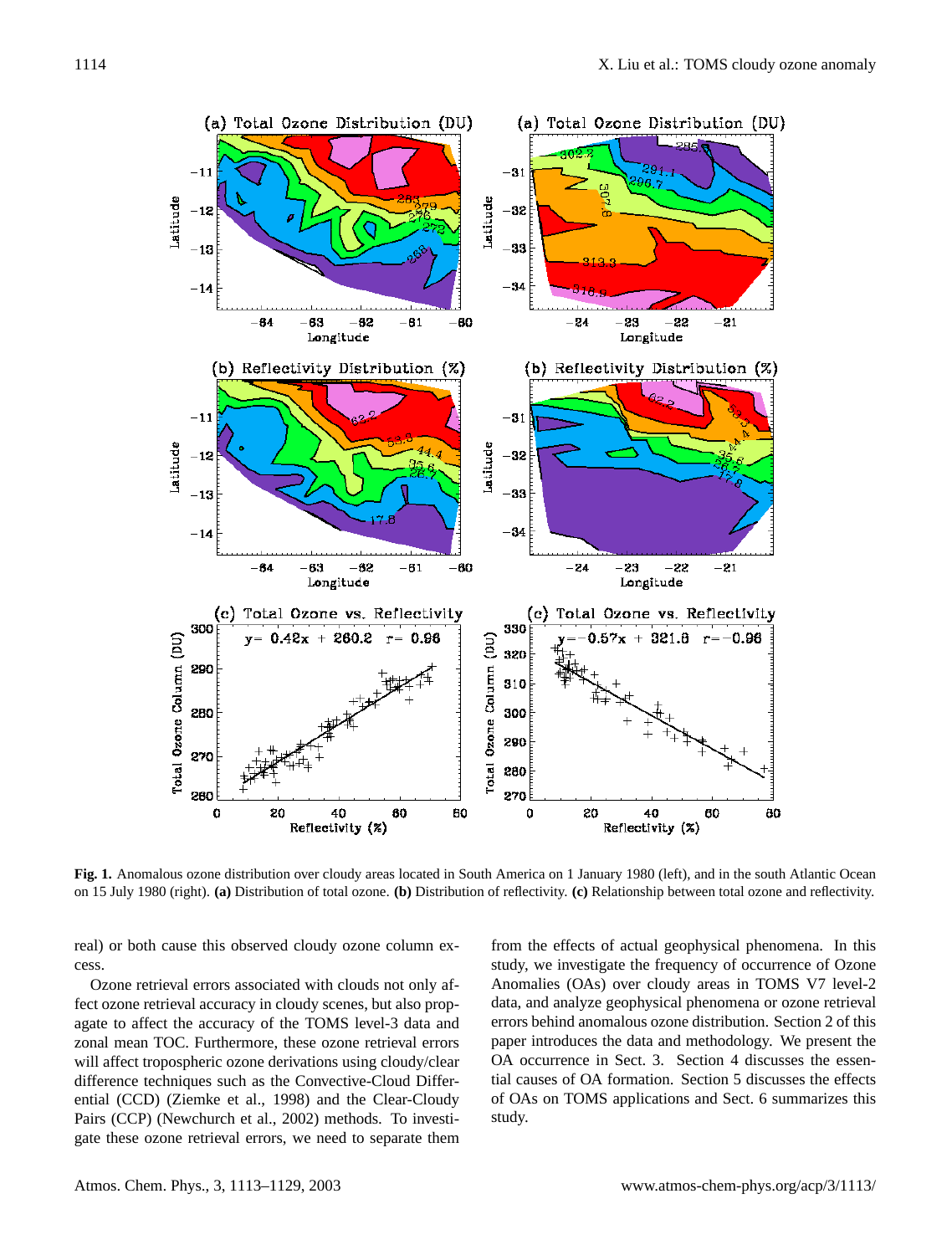

**Fig. 2.** Average frequency distribution of cloud fields during the 1979–1992 N7 TOMS period **(a)** and the 1997– 1999 EP TOMS period **(b)**.

#### **2 Data and methodology**

We use the global daily high-resolution TOMS level-2 data from Nimbus-7 (N7) TOMS during 1979–1992 and from Earth-Probe (EP) TOMS during 1997–1999. The spatial resolution at the nadir view is about  $50 \times 50$  km<sup>2</sup> for a N7 TOMS pixel and is  $25 \times 25 \text{ km}^2 / 39 \times 39 \text{ km}^2$  for an EP TOMS pixel before/after December 1997 (McPeters et al., 1996, 1998), larger at larger view zenith angle. On average, there are about 70 pixels in a  $5^\circ \times 5^\circ$  area. To focus on cloudy effects, we correct ozone retrieval errors due to both sun glint and aerosols using the Dave reflectivity correction code (personal communication with C. G. Wellemeyer, 1999). The effects of ozone correction are apparent in regions of sun glint, dust, and biomass burning. The corrected ozone column is typically 2∼8 DU for sun glint, 2∼10 DU for biomass burning aerosols, and 2∼20 DU for desert dust, consistent with the results of McPeters et al. (1996) and Torres and Bhartia (1999). To avoid problems due to snow, ice, and polar stratospheric clouds at high-latitudes (McPeters et al., 1996), we study only regions between 60◦ S and 60◦ N.

Figure 1 shows two examples of anomalous ozone distribution over cloudy areas, one with more TOC over cloudy areas (left) and the other with less TOC over cloudy areas (right). The TOC distribution is high-positively or negatively correlated with the TOMS-measured 380-nm reflectivity distribution. Such anomalous ozone distribution is not unusual in the TOMS V7 data. There are 2183 such cases with correlation coefficients  $\geq 0.9$  or  $\leq -0.9$  in 1980. We calculate the spatial correlation coefficients and linear regression slopes between the daily TOC and 380-nm (in N7)/or 360 nm (in EP) reflectivity (simplified as ozone/reflectivity slope or slope) in 5◦ -longitude by 5◦ -latitude areas, where there are at least 20 measurements and the reflectivity range is  $\geq 30\%$ . Such a  $5^\circ \times 5^\circ$  grid can be considered to be a cloud field that contains scenes of different cloudiness and might include clear, partly cloudy, and overcast scenes. Figure 2 shows the spatial frequency distribution of such cloud fields averaged over the N7 and EP TOMS periods, respectively. During the N7 TOMS period, most of the regions contain cloud fields with a frequency greater than 60%. Regions with frequencies less than 40% include subtropical semi-permanent areas and desert areas such as North Africa, the Arabian Peninsula, and northwestern Australia. The frequency distribution of cloud fields during the EP TOMS period is similar except that the frequency in the tropics is smaller by  $\sim$ 15%. This is mainly because the N7 satellite (with an altitude of 800 km) is higher than the EP satellite, therefore providing more spatial coverage in the tropics. The elevation of EP from 500 km to 740 km at the end of 1997 increases the tropical frequency by 12% but is still 10% less than the average N7 frequency.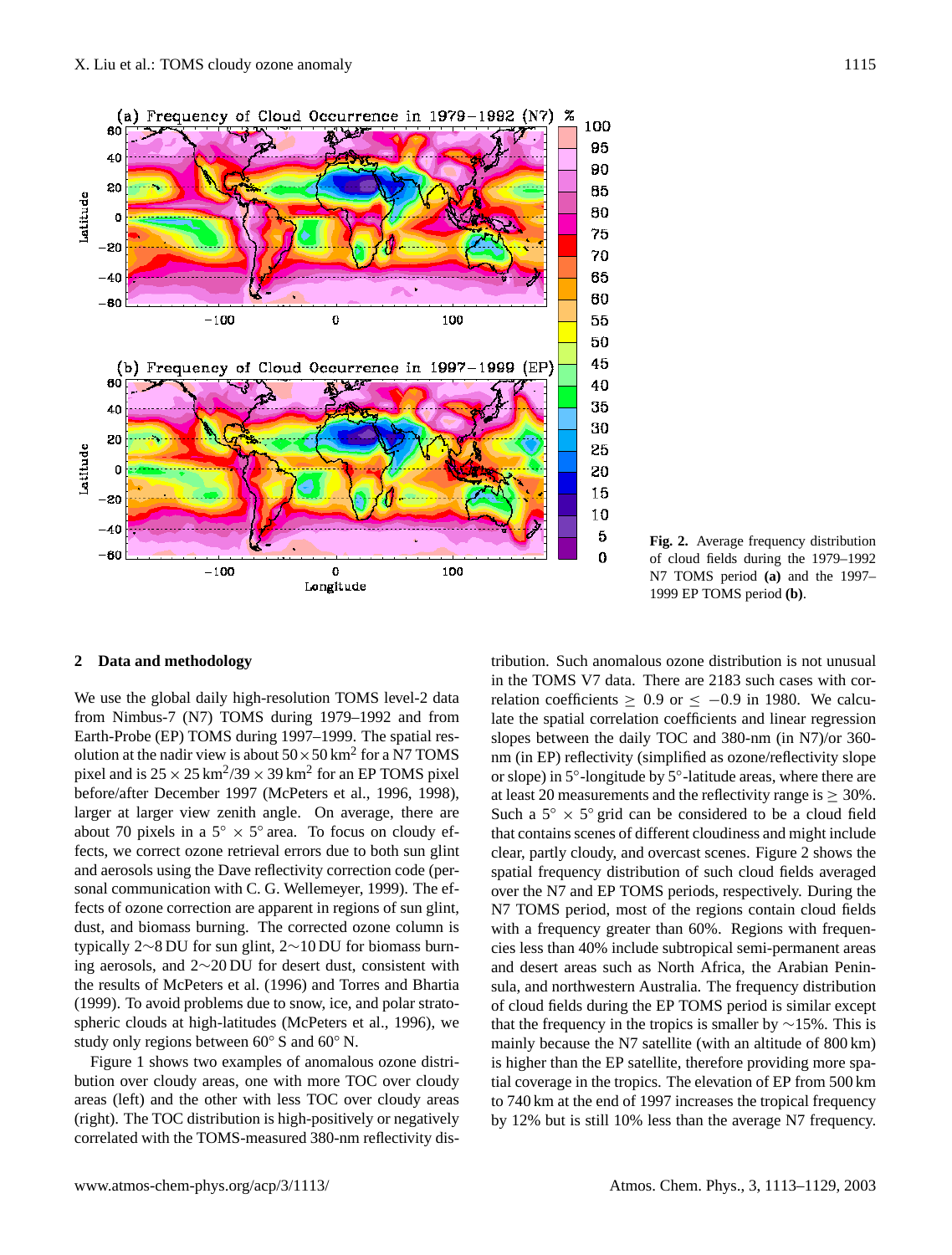

Fig. 3. Frequency of correlation coefficients (in each bin of 0.1) between the TOMS total ozone and the TOMS 380-nm reflectivity in 5°-longitude × 5°-latitude areas in the Northern and Southern Hemispheres during 1–15 January 1980 and 1–15 July 1980.

The N7/EP difference is small at mid-latitudes because both N7 and EP TOMS instruments provide full spatial coverage.

Figure 3 shows the daily frequency of correlation coefficients in both hemispheres in January and July 1980, respectively. Each thin curve represents the frequency distribution for one day, and the daily curves are very similar for each day. In both hemispheres, these correlation coefficients peak around zero in the winter (In this paper, a season refers to both boreal and austral ones unless specified such as austral winter) but shift to the right in the summer mostly due to the summer increase in cloud occurrence (Stowe et al., 1989). There is a significant fraction of large negative or positive correlation coefficients. Because reflectivity is usually related to cloudiness, the larger correlation coefficients and slopes usually indicate larger cloudy/clear TOC differences. To characterize the frequency of occurrence of anomalous ozone distributions over cloudy areas such as the cases shown in Fig. 1, the intermediate values  $\pm 0.5$ , between which includes approximately  $68\%$  (1 $\delta$  for normal distribution) of the correlation coefficients, are selected as criteria. If a correlation coefficient is  $\geq 0.5$  or  $\leq -0.5$ , we define it as a Positive Ozone Anomaly (POA) or a Negative Ozone Anomaly (NOA), respectively. Correspondingly, the slope for a NOA or POA will be negative and positive, respectively. We find all the OAs from the N7 and EP TOMS data and build yearly OA databases.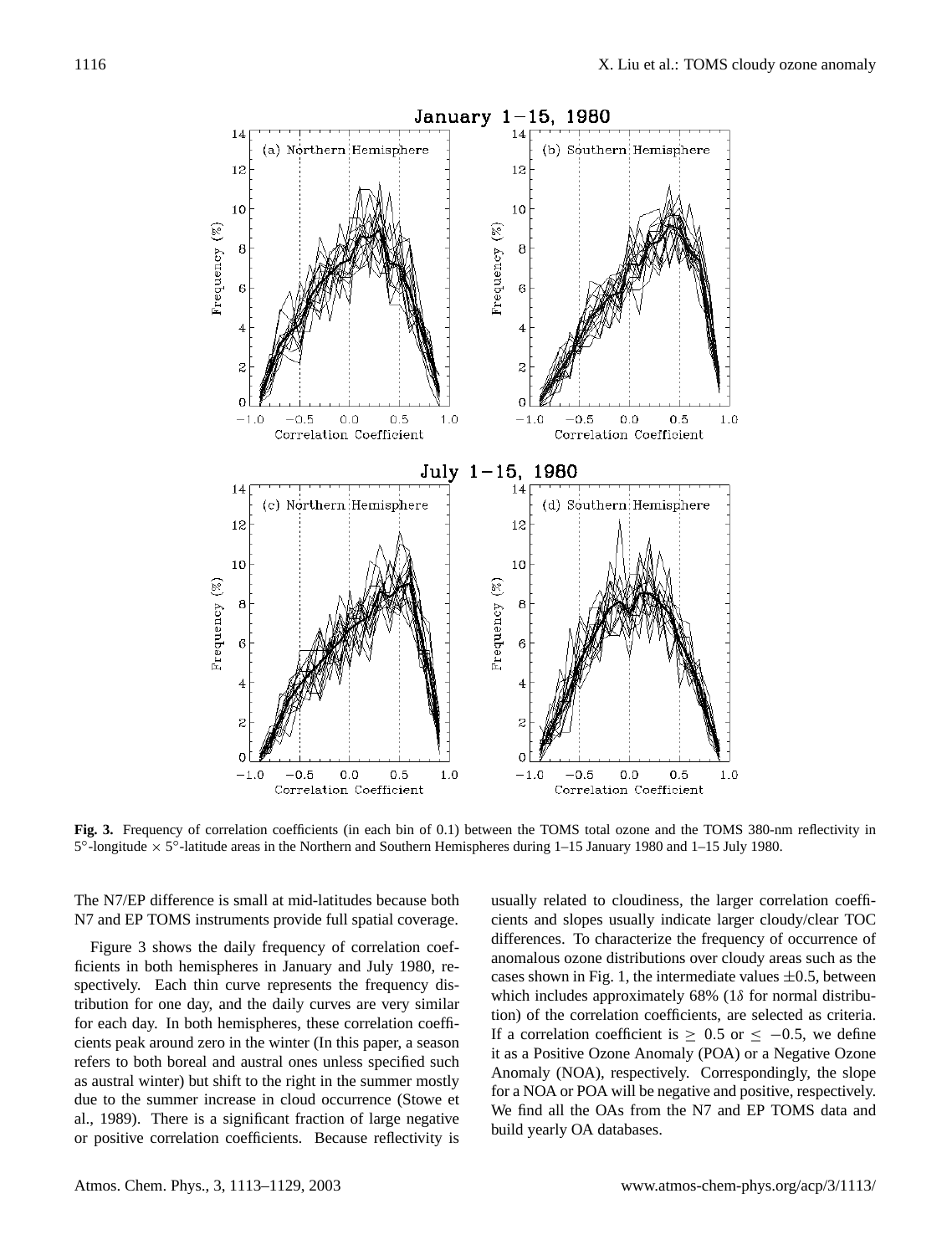

**Fig. 4.** Ozone anomalies in 1979–1992 N7 TOMS data and 1997–1999 EP TOMS data. **(a)** Average fractional distribution of positive ozone anomalies in N7 TOMS data from 1979 to 1992. **(b)** Same as (a) except for negative ozone anomalies. **(c)** and **(d)** Same as (a) and (b) except in 1997–1999 EP TOMS data.

# **3 Occurrence of ozone anomalies**

Figures 4a and b show the spatial mean fraction distributions of POAs and NOAs in the 14-year N7 TOMS period. We define the fraction for a  $5^\circ \times 5^\circ$  grid as the portion of cloud fields with POAs or NOAs. The average fraction of occurrence of OAs is  $31.8 \pm 7.7\%$  (1 standard deviation). About 18% and 59% of OAs occur over both land and ocean, almost proportional to the land and ocean area coverage. A significant portion of OAs (∼22%) occurs in coastal areas. Cuevas et al. (2001) found persistent total ozone difference between continents and oceans mainly caused by truncation of lower tropospheric ozone due to topography and probably the presence of more UV-absorbing aerosols over land. The sea-land total ozone difference caused by these mechanisms and by sea-land ozone retrieval efficiency difference due to different sea and land surface reflectivity, when correlated with cloud distributions, will increase the possibility of ozone anomaly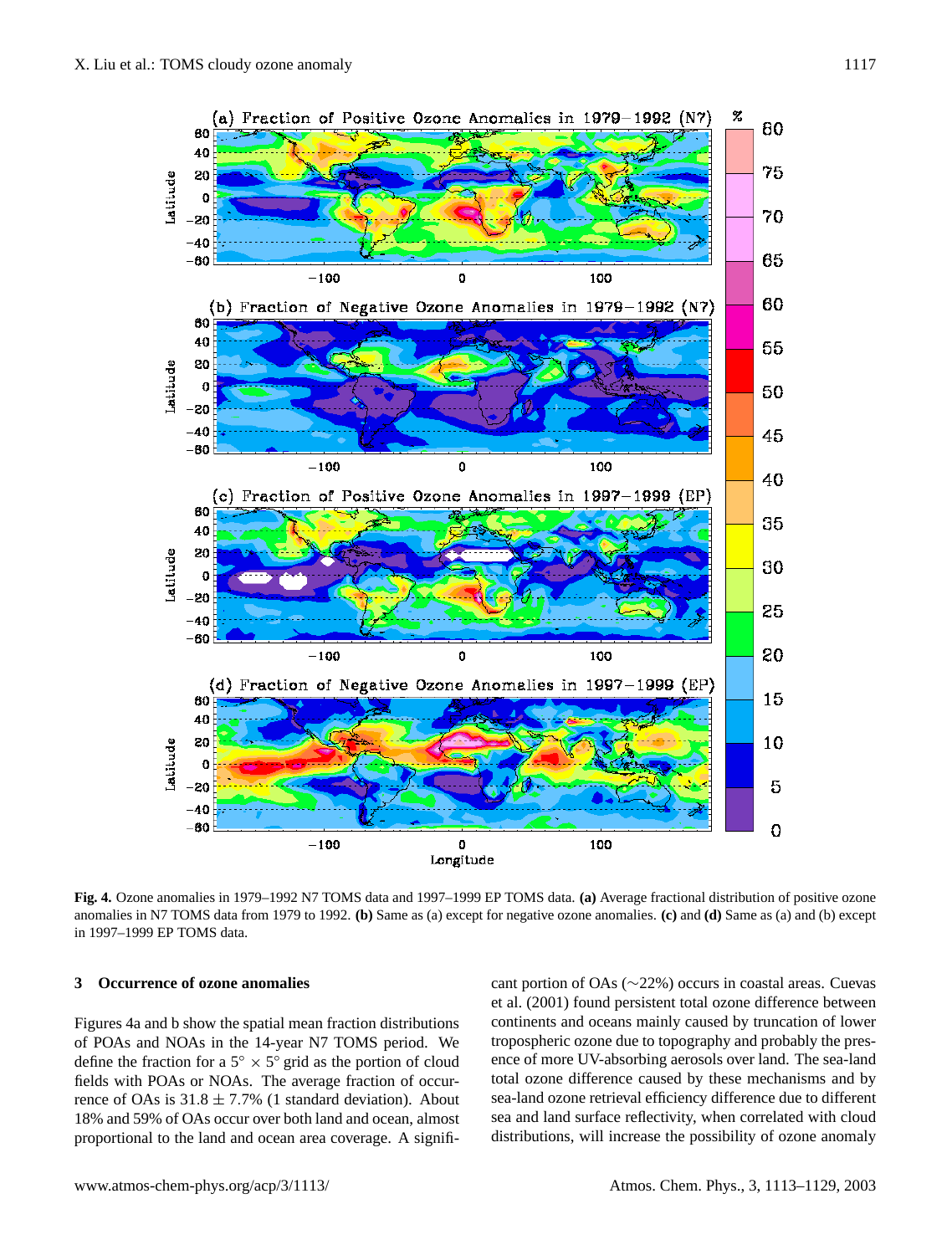

**Fig. 5.** Same as Fig. 4 except for the magnitudes of linear regression slopes between ozone and reflectivity for ozone anomalies. The slopes are negative for negative ozone anomalies and positive for positive ozone anomalies.

occurrence. The average fraction for POAs is  $21.1 \pm 10.0\%$ , almost twice that of NOAs, which is  $10.6 \pm 6.3$ %. Some regions are dominated with a high fraction of POAs and NOAs. Two extensive regions dominated by POAs, with fractions > 40%, are located over the eastern Atlantic Ocean off the west coast of South Africa (WCSAF) and over the eastern Pacific Ocean off the west coast of South America (WC-SAM). These are regions of frequent marine stratocumulus (Rossow and Schiffer, 1991; Thompson et al., 1993). Other regions with POAs of fractions > 40% include the United States, central China, southern Australia, and tropical convective cloudy areas (Ramanathan et al., 1989; Stowe et al., 1989; Wang et al., 1996) such as central America, central Africa, and the western Pacific Ocean. Mid-latitude regions are extensively associated with high dense POAs with a fraction of 15–40%. Areas of NOAs with a fraction > 25% occur in mountainous regions in northwestern China, North Africa, the Atlantic Ocean (from the southeastern United States to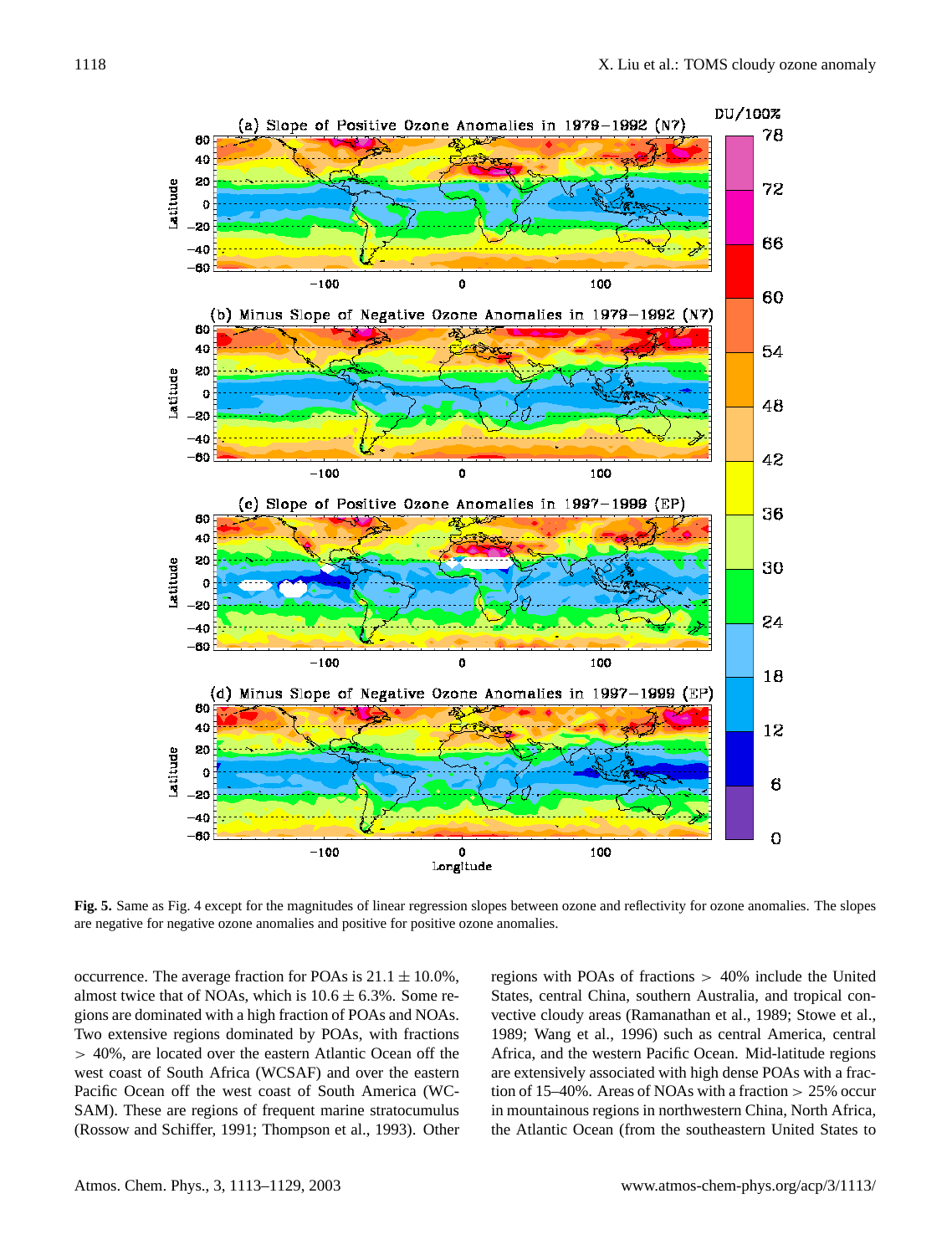

**Fig. 6.** Effects of the 1982–1983 and 1997–1998 El Niño events on ozone anomaly distribution. **(a)** Fraction distribution of negative ozone anomalies in non-El Niño period from December 1981 to February 1982. **(b)** Same as (a) except in El Niño period from December 1982 to February 1983. **(c)** and **(d)** same as (a) and (b) except for the 1997– 1998 El Niño event.

North Africa), and the Indian Ocean.

Figures 4c and d show similar distributions of POAs and NOAs except for the three-year EP TOMS period. The average fraction of occurrence of OAs is  $35.8 \pm 9.7$ %. We can see that there are more NOAs in the EP TOMS data than in the N7 TOMS data everywhere. Especially in tropical areas, there are very few POAs in tropical convective cloudy regions, but there is a high fraction ( $\geq 40\%$ ) of NOAs distributed in the intertropical convergence zone regions. On average, there are more NOAs  $(20.5 \pm 12.7\%)$ than POAs  $(15.3 \pm 9.1\%)$ . At mid-latitudes, the overall fractions of OAs are similar between the N7 and EP TOMS data. The larger fraction of OAs by 4% in the EP TOMS data originates mainly from many more tropical NOAs. Despite the N7/EP TOMS difference in the distribution of POAs and NOAs, the overall geographical locations of OAs are similar in both TOMS data. Ziemke et al. (2000) and Newchurch et al. (2001) noticed the N7/EP TOMS bias that the cloudy/clear TOC difference in N7 TOMS data is ∼5 DU larger than that in EP TOMS data. The smaller cloudy/clear TOC difference in EP TOMS data leads to the larger fraction of NOAs, especially in tropical areas. The reason for this EP/N7 bias is not yet resolved, but it is most probably due to nonlinearity calibration errors in EP or N7 or both (Newchurch et al., 2001). The linear treatment of nonlinear calibration produces errors in high reflectivity pixels (larger digital counts) relative to low reflectivity scenes (lower digital counts).

Figure 5 shows the spatial distribution of the average ozone/reflectivity slope (magnitude) of POAs and NOAs. Unlike the fraction of OA occurrence, the magnitude of the slope does not depend greatly on the sign of an anomaly, the type of surface (land/sea), the fraction of occurrence, or different satellites (N7 vs. EP). Instead, it is mainly a function of latitude, increasing from about 12–30 DU/100% reflectivity (simplified as DU/100%) in tropical areas to about 40– 80 DU/100% at mid-latitudes.

The above features of fraction and slope distributions of POAs and NOAs are very consistent in every year in the N7 or EP TOMS data, except in El Niño years. In the N7 TOMS or EP TOMS period, the annual fraction variation is within 3% and the slope variation is within 5 DU/100%. Although El Niño events do not present significant changes to the annual average fraction, they do produce significant regional effects. Figure 6 compares the average fractions of NOAs during the non-El Niño periods (from December 1981 to February 1982 and from December 1996 to February 1997) and the El Niño periods (from December 1982 to February 1983 and from December 1997 to February 1998). The most significant change is a ∼40% increase in the fraction of NOAs over the tropical eastern Pacific Ocean. This change in the fraction of OAs begins significantly in Novem-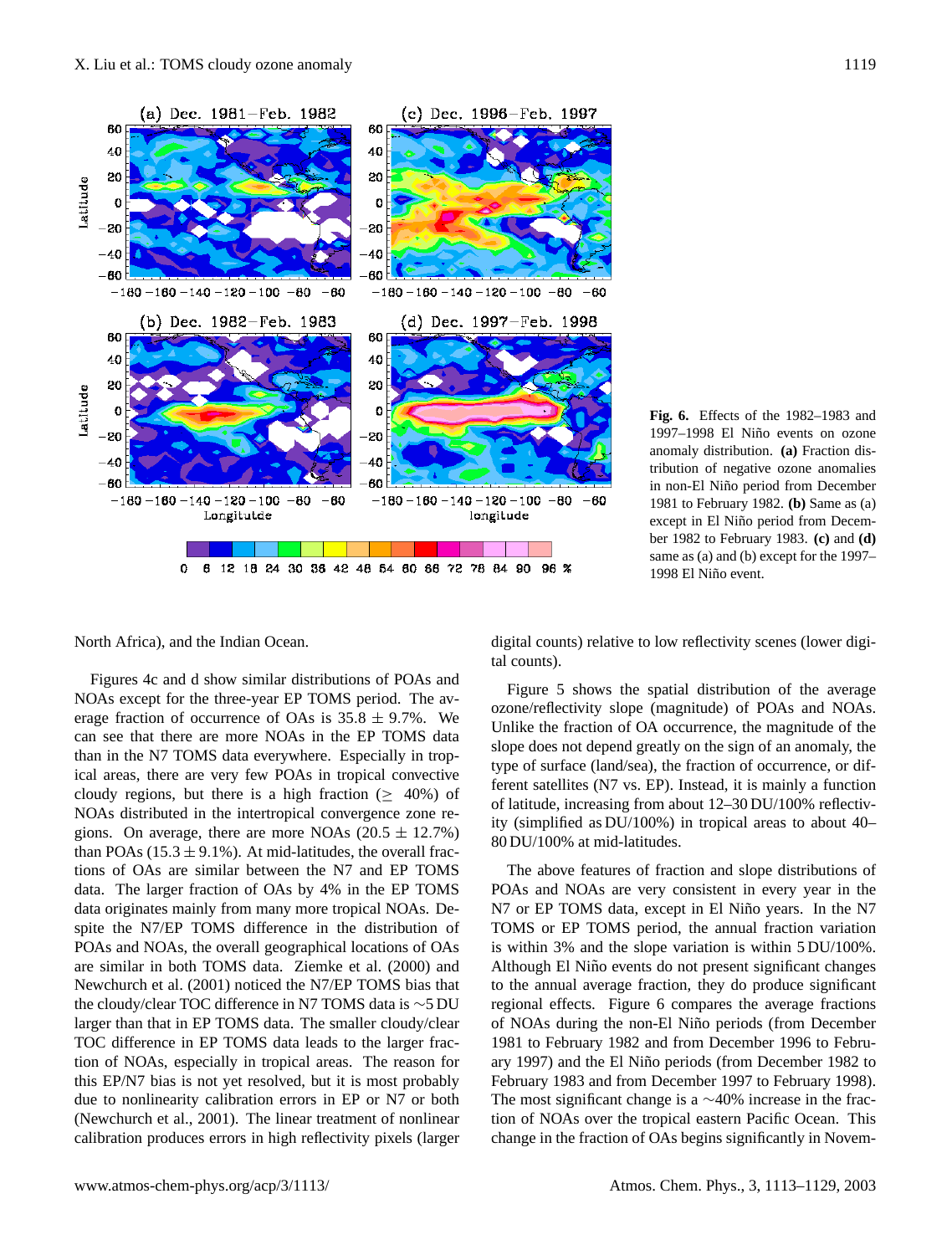

**Fig. 7.** Monthly average pressure difference between THIR and ISCCP cloud-top pressure as a function of THIR cloud-top pressure in January and July 1980. The vertical bars are the  $\pm 1$  standard errors. The  $x$ -axis values are the same for January and July, but the  $x$ -axis values for July are shifted by 25 hPa to avoid overlapping.

ber (1982–1983) or July (1997–1998), peaks from November through February, and disappears in July, time periods consistent with the duration of these two El Niño events. The effects of the 1986–1987 and 1991–1992 El Niño events on OAs are much smaller.

## **4 Causes of ozone anomaly occurrence over cloudy areas**

#### 4.1 Effects of incorrect cloud-top heights

Newchurch et al. (2001) showed an example in the tropics in which large ozone retrieval errors occur in TOMS data over cloudy areas because of incorrect cloud heights, and correcting these errors greatly increases the slope and correlation coefficient between ozone and reflectivity. This example shows that incorrect cloud heights affect OA occurrence. We use Temperature Humidity Infrared Radiometer (THIR) cloud measurements on board the N7 satellite to analyze errors in assumed monthly mean CTPs from ISCCP cloud data. THIR CTPs are derived from radiances measured at 11.5  $\mu$ m along with the NCEP/NCAR (National Centers for Environmental Prediction/National Center for Atmospheric Research)  $2.5^{\circ} \times 2.5^{\circ}$  6-h grids of temperature profiles (Stowe et al., 1989). The six-year (1979–1984) THIR CTPs are collocated with TOMS measurements and archived in TOMS data products. The major sources of potential errors in the derived CTPs would be in the accuracy of NCEP/NCAR temperature profiles and the collocation of THIR and TOMS pixels over broken cloudy conditions (Newchurch et al., 2001). Figure 7 shows the monthly average CTP difference between THIR and ISCCP between 60◦ S and 60◦ N as a function of THIR CTP in January and July 1980, respectively. Each of the

14 point represents the average CTP pressure difference for clouds with THIR CTPs within a 50-hPa layer ranging from 800 hPa to 100 hPa. On average, the assumed CTP is overestimated for high clouds and underestimated for low clouds. The CTP difference ranges from −300 hPa for high clouds (THIR CTP  $\leq 200$  hPa) to 150 hPa for low clouds (THIR  $CTP \geq 750$  hPa). We have noted a 60–80-hPa underestimation of THIR CTPs for high-altitude clouds (Newchurch et al., 2001). Accounting for errors in THIR CTPs, the CTPs assumed in TOMS data are overestimated by ∼200 hPa for high-altitude clouds. To evaluate the effects of significant cloud height errors on OA occurrence, we correct ozone retrieval errors caused by incorrect cloud heights in TOMS data during 1979–1983 using the  $\Delta P$  correction method introduced in Newchurch et al. (2001), and then compare the OA occurrence before and after the  $\Delta P$  correction. The  $\Delta P$  correction method corrects three types of cloud-heightrelated errors using pre-calculated look up tables of these errors: radiation interpolation error, ozone retrieval error above clouds, and ozone retrieval error below clouds. Correcting incorrect cloud heights helps us understand other causes of OA formation.

Figures 8a and b show fraction distributions of POAs and NOAs similar to Figs. 4a and b except after the  $\Delta P$  correction during 1979–1983. POAs with such high fractions as 50–70% occur extensively in the tropical and subtropical convective cloudy areas and the fraction of POAs dramatically increases by 20–50% relative to the fraction before the  $\Delta P$  correction. The  $\Delta P$  correction eliminates most tropical NOAs seen in Fig. 4b because the cloud-top heights of tropical high-altitude and high-reflectivity clouds are significantly underestimated, and the correction adds more ozone below clouds. Therefore, tropical NOAs are mainly caused by incorrect cloud heights assumed in TOMS V7 algorithm. The  $\Delta P$  correction decreases the fraction of POAs by 5– 10% over WCSAF and WCSAM because the assumed CTHs are sometimes overestimated for low marine stratocumulus clouds. The fractions of POAs and NOAs in mid-latitude cloudy regions change, usually within  $\pm 10$ %, because of the  $\Delta P$  correction. After the  $\Delta P$  correction, most of the regions show much fewer NOAs than POAs. The main region with more NOAs than POAs occurs in the Southern Hemisphere at 60◦ S–50◦ S. Another region with more NOAs lies in North Africa, but this region has very few cloud fields. Figures 8c and d show the average ozone/reflectivity slopes for POAs and NOAs after the  $\Delta P$  correction during 1979–1983. Compared to the large changes shown in the average spatial fraction distribution, the changes in slope are relatively small. The slope changes for both POAs and NOAs are usually within  $\pm 10$  DU/100% at all regions.

Although there is a large difference in the fraction of NOAs before the  $\Delta P$  correction between El Niño and non-El Niño periods over the eastern Pacific Ocean, there are almost no NOAs for both periods after the  $\Delta P$  correction, as shown in Figs. 9a and b. The shift in the convection pattern due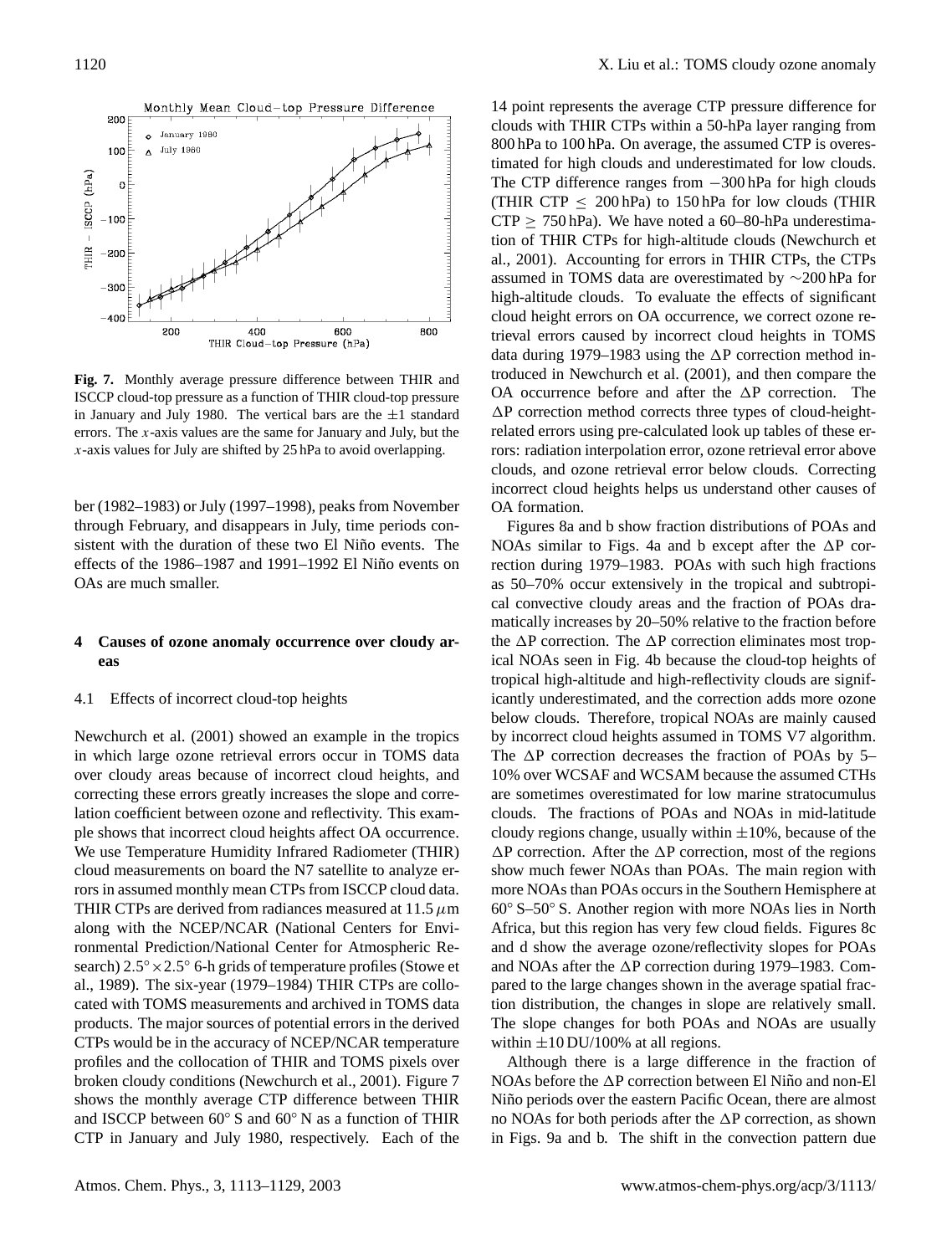

Fig. 8. Ozone anomalies in 1978–1983 period after the  $\Delta P$  correction. (a) Average spatial fraction distribution of positive ozone anomalies. **(b)** Same as (a) except for negative ozone anomalies. **(c)** and **(d)** Same as (a) and (b) except for the linear regression ozone/reflectivity slopes of ozone anomalies.

to El Niño events increases not only cloud occurrence but also cloud height over the eastern Pacific Ocean (Wang et al., 1996; Chandra et al., 1998; Bell et al., 1999). However, the ISCCP cloud climatology used in the TOMS V7 algorithm is from July 1983 to December 1990. When the ISCCP cloud climatology is not available during the other years, cloud climatology from mostly non-El Niño years is used. The assumed CTPs, mostly from 600 hPa to 900 hPa over the tropical eastern Pacific Ocean in all months, are much higher than the actual CTPs during the 1982–1983 and 1997–1998 El Niño events, as shown in Fig. 9c, leading to the large increase in the fraction of NOAs. The much smaller increase in the fraction of NOAs for the 1986–1987 and 1991–1992 El Niño events relative to non-El Niño periods is because of the weaker El Niño activities during these periods. The used cloud climatology from 1986 and 1987 for the 1986–1987 El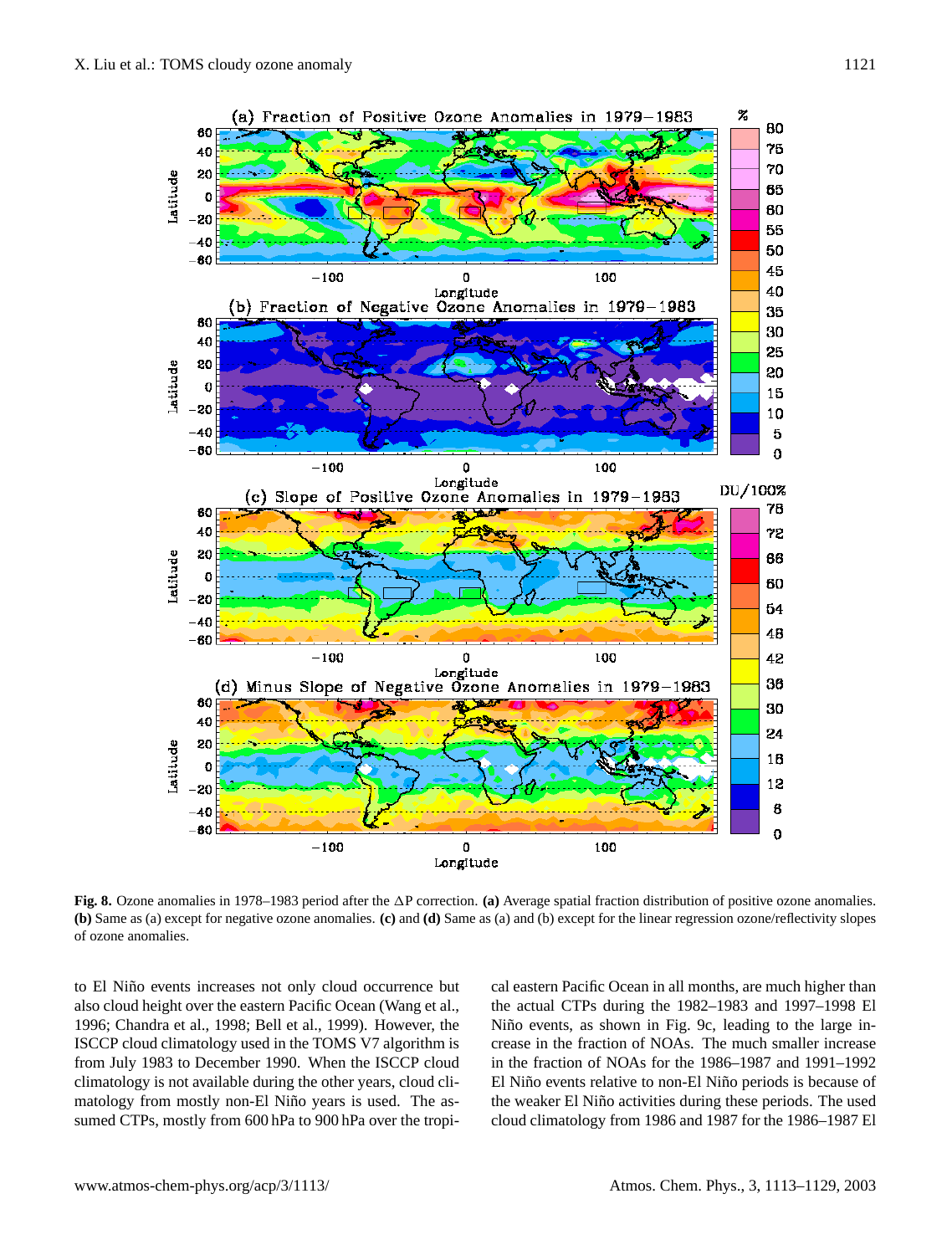

**Fig. 9. (a)** and **(b)** same as Fig. 6a and b except after the 1P correction. **(c)** comparison of daily ISCCP cloud-top pressures (diamond) used in the TOMS V7 ozone retrieval and collocated THIR cloud-top pressures (plus) during 1979–1984 averaged over the eastern Pacific Ocean ( $10° S$ – $0° S$ ,  $160° W$ – $120° W$ ) for scenes with reflectivity greater than 40%.

Niño event also reduces the increase in NOAs.

Because the  $\Delta P$  correction is based on the TOMS standard ozone profiles, it would overestimate or underestimate the cloudy total ozone if the actual lower tropospheric ozone is different from the standard lower tropospheric ozone (Klenk et al., 1982; Hudson et al., 1995). The actual tropospheric ozone is usually smaller (larger) than the TOMS climatological tropospheric ozone over the Pacific Ocean (Atlantic Ocean) (Fishman et al., 1990; Hudson et al., 1998; Ziemke et al., 2000; Thompson et al., 2003); therefore, the  $\Delta P$  correction overestimates (underestimates) the fraction and slope of OAs over the western Pacific Ocean (Atlantic Ocean). Considering the incorrect climatological tropospheric ozone added below clouds to complete the total ozone column, the slope over the Atlantic Ocean and Africa will be higher than the slope over the Pacific Ocean. However, the extensive distribution of POAs across tropical regions indicates that considering the incorrect tropospheric ozone climatology would not have much effect on the overall OA distribution.

Figures 10a and b show the seasonal and latitudinal vari-

ation of the zonal-mean fractions of POAs and NOAs, respectively, after the  $\Delta P$  correction during 1979–1983. The fraction of POAs at mid-latitudes peaks in the late spring and summer (25–30%) and is lowest in the winter (10–20%). The maximum fraction of POAs in the tropics follows the motion of the intertropical convergence zone, while the minimum occurrence in subtropical areas is located immediately north (south) of the tropical peak in the Northern (Southern) Hemisphere. The above zonal feature and the seasonal variation of POAs are consistent with cloud occurrence in these regions (Stowe et al., 1989; Wang et al., 1996). There is much less variation for NOAs except in the Southern Hemisphere 50<sup>°</sup> S–60<sup>°</sup> S. NOAs in this region peak in the late austral winter and early austral spring when the area is frequently covered with sea ice. Figures 10c and d are similar to Figs. 10a and b but Figs. 10c and d are for ozone/reflectivity slopes. POAs and NOAs show similar variations. At mid-latitudes, the slope is highest from winter to early spring in both hemispheres with a magnitude of 60–80 DU/100%, and is lowest in summer and fall with a magnitude of 30–40 DU/100%.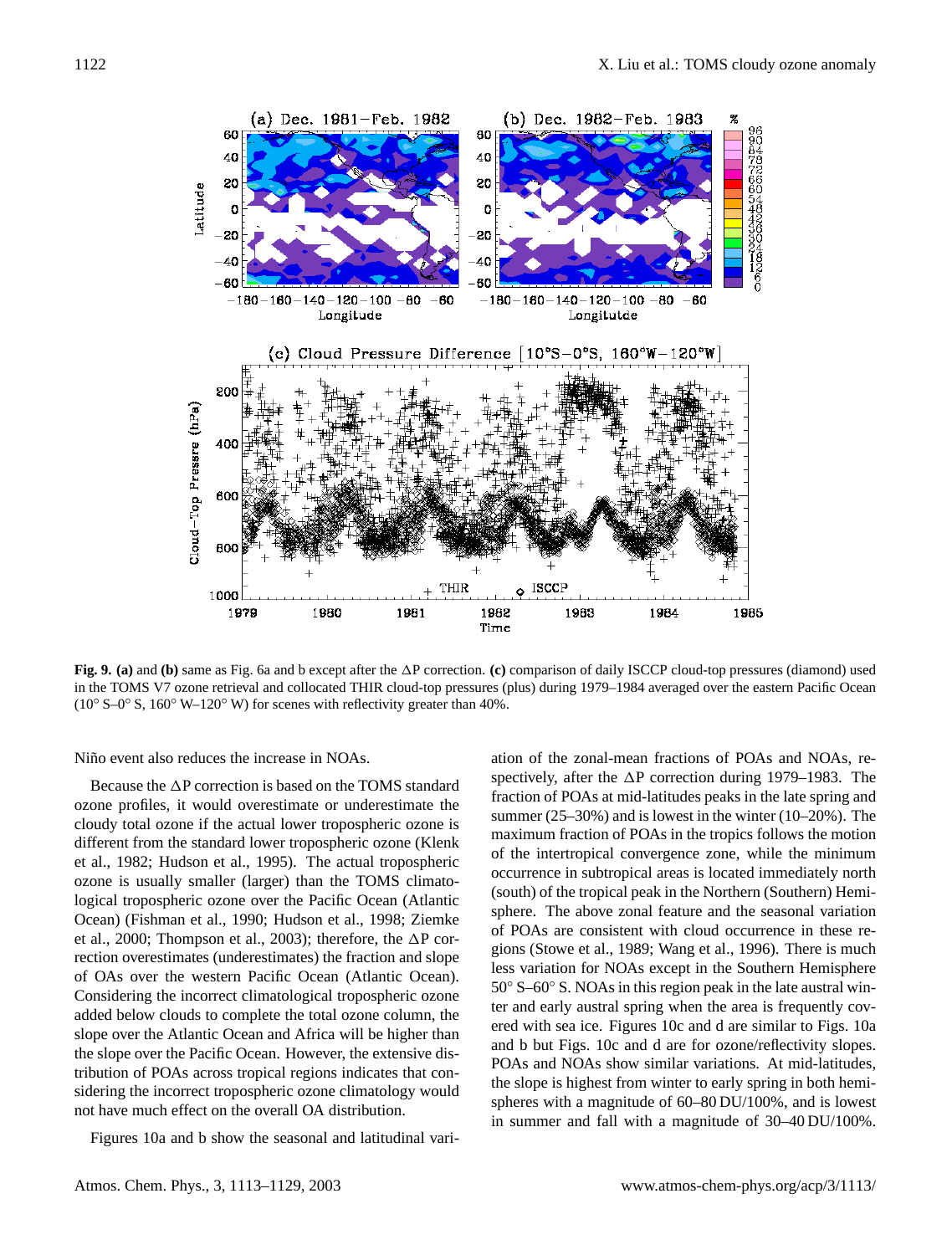

**Fig. 10.** Seasonal and latitudinal variation of ozone anomalies during 1979–1983 after the  $\Delta P$  correction. **(a)** and **(b)** are zonal average fractions of occurrence for positive and negative ozone anomalies, respectively. **(c)** and **(d)** are similar to (a) and (b) except for zonal average ozone/reflectivity slopes.

The peak of the OA slope migrates toward the equator later in the spring. In tropical areas, the slope shows very little seasonal variation, with a magnitude of 18–24 DU/100%.

#### 4.2 Ozone retrieval errors associated with clouds

More than 90% of the OAs after the  $\Delta P$  correction in tropical convective cloudy areas are POAs. Newchurch et al. (2001) discussed the causes of persistent cloudy TOC excess relative to clear areas in these regions. The dynamics effects due to cumulonimbus penetration and enhanced chemical production above high clouds are shown to be negligible in accounting for the large cloudy ozone excess. The TOC fluctuation in terms of root mean square day-to-day difference is about 2–3 DU and the primary source appears to be Kelvin waves (Allen and Reck, 1997). This smaller variation in TOC could not lead to extensive POAs in tropical convective cloudy areas. Furthermore, Kelvin waves originate primarily from the lower-to-middle stratosphere region (Ziemke and Standard, 1994) and are not correlated with cloud fields. Then the cloudy ozone excess over those high-altitude and high-reflectivity clouds must be caused primarily by ozone retrieval errors.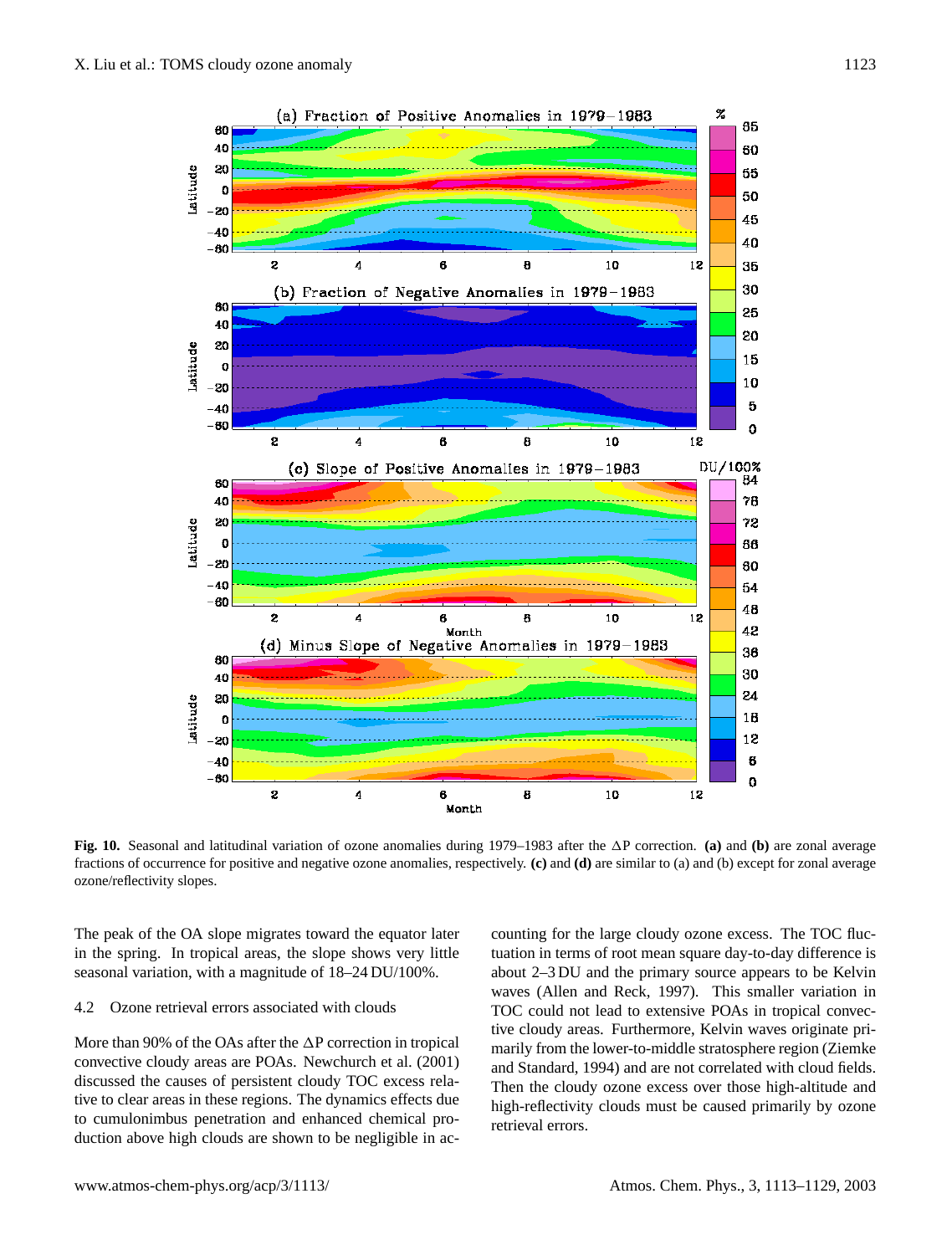About ∼5 DU ozone excess is probably caused by nonlinearity calibration errors in the N7 TOMS data (Newchurch et al., 2001). Newchurch et al. (2001) speculate that the remaining cloudy ozone excess is caused by ozone absorption inside the clouds. Although not all the backscattered photons at TOA penetrate the clouds, but the photon path lengths for those penetrating photons are enhanced because of the incloud multiple scattering, and so is ozone absorption inside the clouds (Kurosu et al., 1997; Mayer et al., 1998). Radiative transfer calculations corroborate this speculation. At nadir view and for a 2–12 km water cloud with 21 DU ozone homogeneously distributed in the cloud, the TOC is overestimated by 18 DU and 11 DU for cloud optical depth 40 and 500, respectively (Liu, 2002). The ozone absorption enhancement in the clouds is largely dependent on viewing geometry and on ozone distribution and amount in the clouds. It is estimated that the enhanced ozone is about 5–13 DU over the tropical Atlantic Ocean and Africa and 1–7 DU over the Pacific Ocean (Liu, 2002).

Note that positive errors because of intra-cloud ozone absorption and nonlinearity calibration offset negative errors induced by incorrect cloud heights. Therefore, the fraction of OA occurrence is reduced in the TOMS V7 level-2 data (i.e. before the  $\Delta P$  correction) as shown from the comparison of the OA distribution before and after the  $\Delta P$  correction.

## 4.3 Planetary-scale and synoptic-scale activities

Large negative ozone retrieval errors induced by cloud height errors and positive errors due to ozone absorption enhancement in the clouds also occur at mid-latitudes. However, the large average ozone/reflectivity slope at mid-latitudes suggests that mid-latitude OAs are controlled mainly by other factors. Allen and Reck (1997) analyzed the daily variations of TOC in 1979–1992 TOMS V7 data. The seasonal and latitudinal variation of root mean square day-to-day differences (Fig. 1d in Allen and Reck, 1997) shows a pattern very similar to that in Figs. 10c and d. Root mean square day-to-day differences maximize near 30 DU at mid-latitudes from late fall to early spring, and minimize near 16 DU in the summer. Stanford et al. (1996) analyzed the interannual variability of TOMS version-6 TOC and also found similar seasonal variation. The contributions of these fluctuations at mid-latitudes result primarily from synoptic and planetary wave activities (Allen and Reck, 1997; Stanford et al., 1996). The consistency of seasonal variation between the ozone/reflectivity slope and the total ozone fluctuations suggests that both POAs and NOAs at mid-latitudes are caused mainly by synoptic and planetary wave disturbances.

Synoptic-scale systems have long been recognized as sources of TOC variability (Dobson and Harrison, 1926; Dobson et al., 1928). Recent studies have examined the influence of middle latitude disturbance on total ozone distribution using satellite data (Vaughan and Price, 1991; Salby and Callaghan, 1993; Hudson and Frolov, 2000; Olsen and Stan-

ford, 2001). The dynamic disturbance associated with synoptic weather systems and planetary-wave activities can change lower stratospheric ozone with a magnitude up to 30% of the TOC in the mid- and high-latitudes (WMO, 1998; Olsen and Stanford, 2001). Of planetary-scale and synoptic-scale disturbances, the latter contributes more to the daily TOC fluctuation except during the austral spring, where vortex contortions and break-ups lead to large planetary-scale disturbances (Stanford et al., 1996; Allen and Reck, 1997). Strong dynamic disturbances associated with synoptic phenomena such as jet streams and fronts are also associated with strong clouds. More clouds in the mid-latitudes are formed in the east of a trough (above a surface low-pressure system), where the vertical upward motion brings humid surface air upward. Because high ozone and cloud patterns are usually associated with surface low-pressure systems in the mid-latitudes, they combine to form POAs. The much higher fraction of POAs than NOAs at mid-latitudes supports the fact that high TOC is usually associated with cyclones and low TOC is usually associated with anticyclones over pollution-free regions. However, there are exceptions to this ozone-meteorological relationship, as we can see from the smaller fraction of NOAs.

One particular region with more NOAs than POAs occurs near 60◦ S. Both fraction and ozone/reflectivity slope of NOAs in this region peak during September and early October, when the area is frequently covered with sea ice. The polar vortex break-up leads to large planetary-scale disturbance and large TOC fluctuations outside the polar vortex (Stanford et al., 1996; Allen and Reck, 1997), while catalytic ozone depletion largely decreases the ozone inside the polar vortex (Seinfeld and Pandis, 1997). The reflectivity of the snow/ice surface inside the polar vortex is very high, and the reflectivity under clear conditions outside the polar vortex is lower because of higher temperature. Therefore, higher reflectivity ice and lower ozone inside the polar vortex, and lower reflectivity and higher ozone outside the polar vortex probably cause the formation of these NOAs.

4.4 Marine stratocumulus clouds and enhanced tropospheric ozone

The  $\Delta P$  correction reduces the fraction of POAs off the WCSAF and WCSAM by 5–10%; however, the remaining high fraction of 30–60% POAs indicates that these POAs are caused mainly by factors other than incorrect cloud-top heights. Figure 11 shows the seasonal variation of fraction (a) and ozone/reflectivity slope (b) of POAs for these two selected regions (boxes in Figs. 8a and c), along with the monthly variation of fraction and slope over the Indian Ocean and South America for comparison. The fractions of POAs for these four regions are slightly different and basically agree with the occurrence of high-reflectivity convective clouds or marine stratocumulus clouds (Stowe et al., 1989; Thompson et al., 1993). However, the two marine stratocumulus regions and the two convective cloudy areas show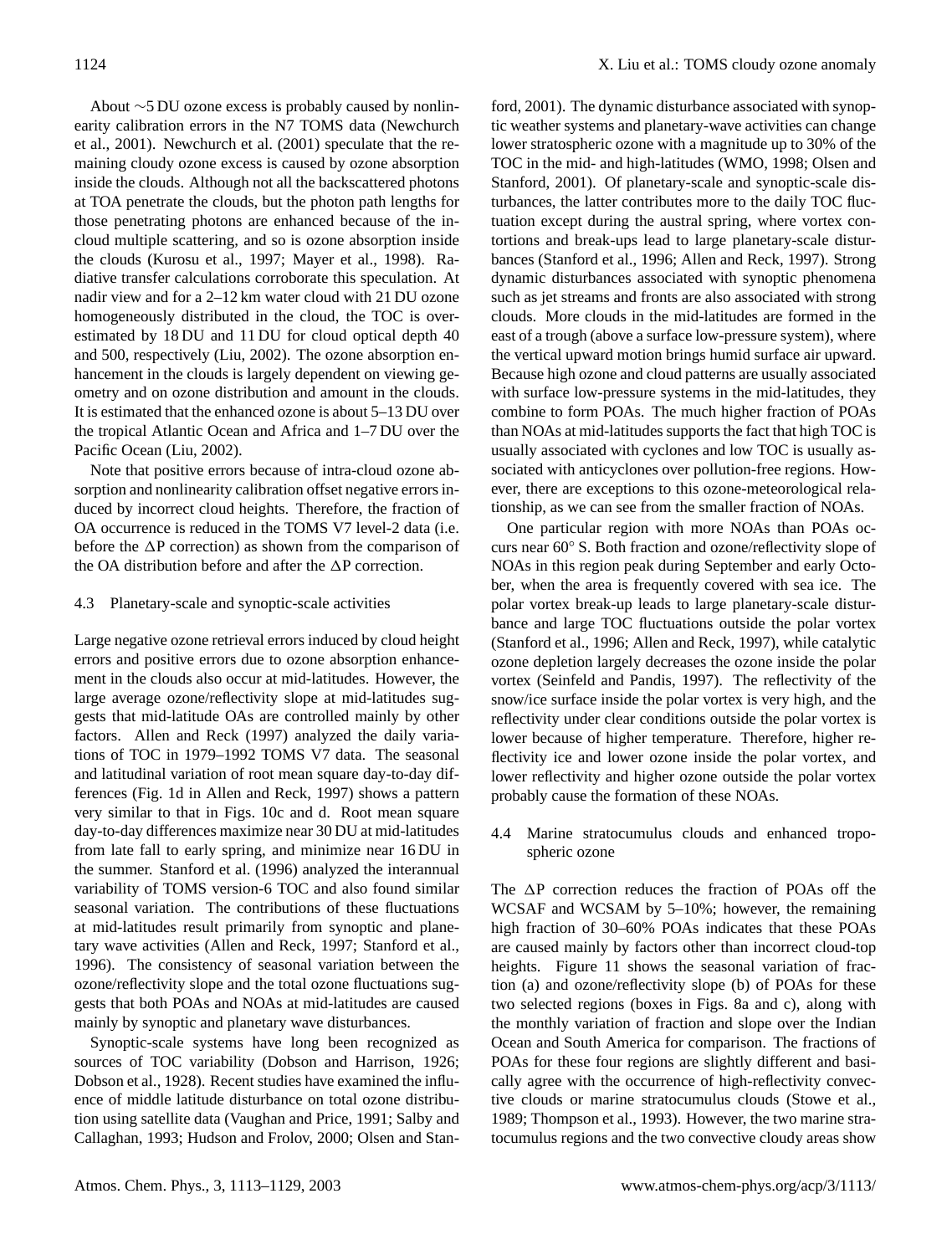

**Fig. 11. (a)** Seasonal variations of fraction of positive ozone anomalies after the  $\Delta P$  correction during 1979–1983 off the west coast of South Africa (20◦ S–10◦ S, 5◦ W–10◦ E), off the west coast of South America (20◦ S–10◦ S, 85◦ W–75◦ W), over South America  $(20° S-10° S, 60° W-40° W)$ , and over the Indian Ocean  $(15° S-10° S, 60° W-40° W)$ 5 ◦ S, 80◦ E–100◦ E). **(b)** Same as (a) except for ozone/reflectivity slope.

obviously different slope variations. The two convective cloudy areas show very little slope variation, ∼20 DU/100% throughout the year. The ozone/reflectivity slope in marine stratocumulus regions, however, maximizes from September to December (30–35 DU/100%) and minimizes from February to May off the WCSAF and WCSAM (15–18 DU/100%). The different seasonal variations in slope indicate that POAs off the WCSAF and WCSAM are caused by different mechanisms from POAs in tropical convective cloudy areas. The observed tropospheric ozone in these regions also shows similar seasonal patterns, highest from August to November (i.e. the biomass burning season) and lowest from February to April (Fishman et al., 1990; Kirchhoff et al., 1996; Jiang and Yung, 1996; Thompson et al., 1996; Kim and Newchurch, 1996, 1998). For example, the correlation coefficient between the slope variation at WCSAF and the 1998–2000 SHADOZ monthly mean tropospheric ozone at Ascension (Thompson et al., 2003) is 0.95. Because of the similar seasonal patterns between the slope of POAs and tropospheric ozone, we conjecture that these POAs are related to both tro-



**Fig. 12. (a)** Monthly mean tropospheric ozone profiles measured at Ascension (1998–2000) along with the tropospheric portion of TOMS standard ozone profile L275 (curve with symbols). Each curve without symbols is identified by a character (1–9 for January– September, O, N, and D for October, November, and December). **(b)** ISCCP D1 cloud-top pressure vs. cloud optical depth in October 1983 off the west coast of South America (20◦ S–10◦ S, 5◦ W– 10◦ E). Solid line is the average cloud-top pressure, and the two dashed lines are 1 standard deviation from the average value.

pospheric ozone distribution and the existence of marine stratocumulus clouds.

SHADOZ project established a network of 10 southern hemisphere tropical and subtropical stations to perform regularly measurements of ozone profiles (Thompson et al., 2003). The station at Ascension is very close to WCSAF. To understand the formation of POAs in these regions of marine stratocumulus, we simulate the ozone/reflectivity slope at WCSAF using 1998–2000 SHADOZ measurements at Ascension. Figure 12a shows the monthly mean tropospheric ozone profiles along with the low-latitude TOMS standard profile with a TOC of 275 DU (33.8 DU tropospheric ozone), which is called "L275." The tropospheric ozone column integrated from 1000 hPa to 100 hPa profiles in Fig. 12a at Ascension ranges from 29.0 DU in April to 48.7 DU in October. We use the Ascension tropospheric ozone profiles (up to 100 hPa) along with the stratospheric of L275 for both clear and cloudy conditions. We treat clouds as scattering clouds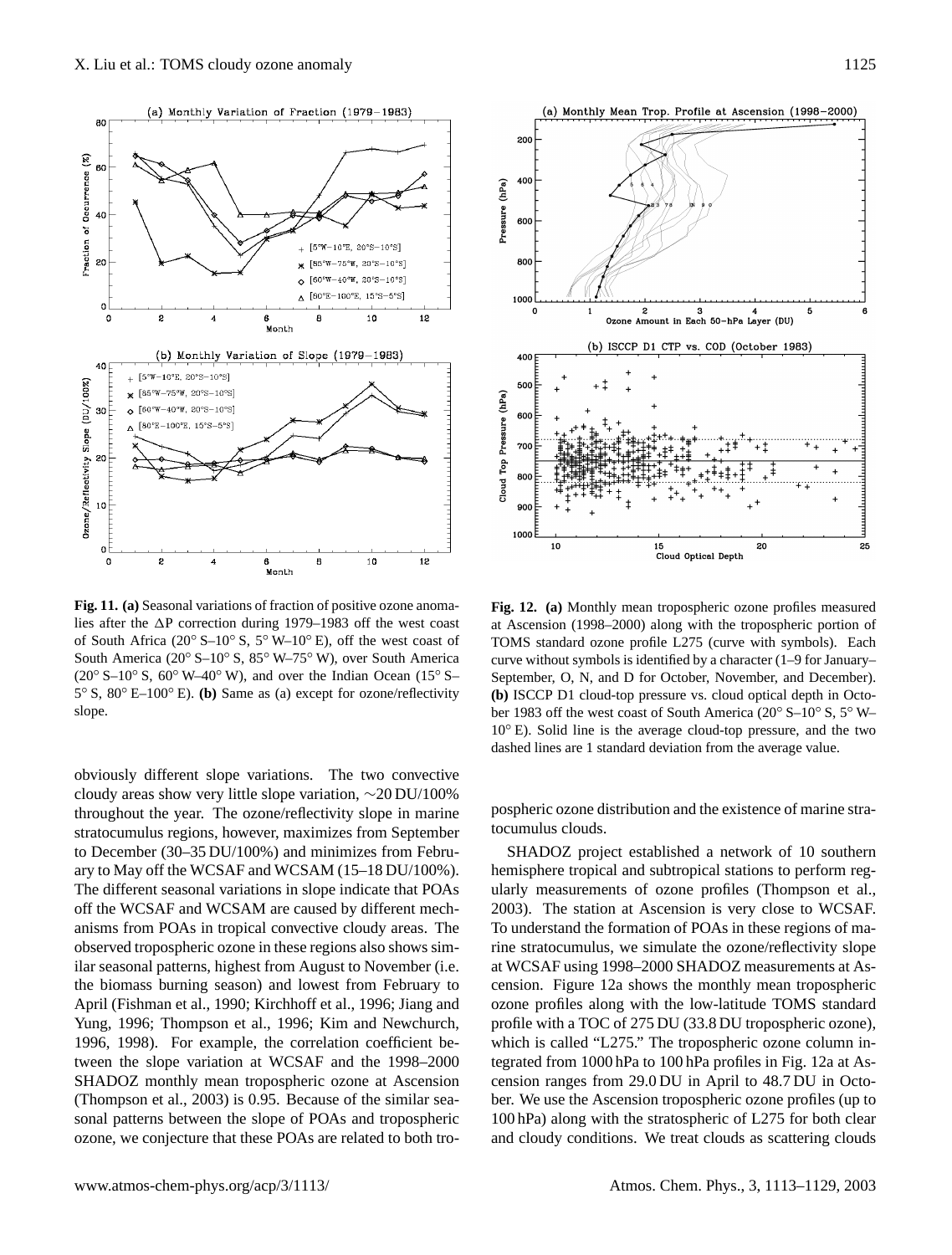

**Fig. 13. (a)** Monthly variation of tropospheric ozone measured at Ascension during 1998–2000 (solid line); the retrieved ozone for a cloudy-sky with a water cloud of cloud optical depth 15 at 1.5–2.5 km (dotted line); and the retrieved ozone for a clear-sky with ground reflectivity of 5%. **(b)** Monthly variation of the observed ozone/reflectivity slope (circles) off the west coast of South Africa, estimated cloudy ozone excess (dotted line), and simulated ozone/reflectivity slopes under various cloudy conditions.

instead of Lambertian surfaces. For all the POAs at WCSAF, the average maximum reflectivity from TOMS data is about 55%, corresponding to a water cloud of optical depth ∼15. Figure 12b shows the ISCCP D1 CTP at WCSAF (5◦ W– 10◦ E, 20◦ S–10◦ S) in October 1983 for clouds with a COD  $> 10$  (Rossow et al., 1996). The average CTP is 749.5 hPa with 1 standard variation of 70 hPa. We simulate the cloud as a stratocumulus cloud of COD 15 with a geometrical depth of 1 km at 1.5–2.5 km (i.e. 852 hPa–756 hPa). For a clearsky condition, we assume a Lambertian surface of reflectivity 5% at 1013.15 hPa (Herman and Celarier, 1997; Herman et al., 2001). We use polarized Gauss-Seidel radiative transfer model (Herman et al., 1995) to simulate radiances for the assumed clouds, and use the TOMS V7 algorithm to retrieve the TOC for both clear and cloudy conditions. In the simulation and retrieval, we assume the average TOMS observation viewing geometry for this region,  $SZA \approx 20^\circ$  and VZA  $\approx 20^{\circ}$ .

Figure 13a shows the monthly variation of retrieved tropospheric ozone for both clear and cloudy conditions. Under clear conditions, the retrieved tropospheric ozone is higher than the input tropospheric ozone by 0.3–1.2 DU from January to May and smaller by 0.8–4.0 DU from June to December because the imperfect retrieval efficiency is smaller than 1 at TOMS wavelengths (Hudson et al., 1995). Under cloudy conditions, the retrieved tropospheric ozone is always overestimated because of a combination of various ozone retrieval errors including radiation interpolation error (∼0.7 DU), ozone absorption enhancement in the clouds (from 1.4 DU in April to 2.7 DU in October), error in added ozone below clouds (from −1.0 DU in October to 1.4 DU in April), and error due to imperfect retrieval efficiency that is slightly greater than 1 (from −0.8 DU in May to 1.6 DU in October).

From the retrieved ozone difference between clear and cloudy conditions, we can derive the simulated ozone/reflectivity slopes. Figure 13b shows the monthly variation of the simulated ozone/reflectivity slopes. There is a high correlation of 0.94 between the simulated slope and the observed slope of POAs. However, the simulated slope is smaller than the observed slope by 12.7–18.4 DU/100%, and the simulated slope difference between the maximum and minimum is 12.2 DU/100%, 0.76 of the corresponding observed value. Figure 13b also shows the simulated slopes for the same cloud except at  $1-2$  km,  $2-3$  km,  $2-2.5$  km, and  $0.5-$ 2.5 km. The maximum and minimum slope difference varies within  $\pm$ 4 DU for these four cloudy conditions. The increase of cloud geometrical depth to 2 km increases the slopes by 2.2–3.9 DU/100% because the enhanced ozone changes with the amount of ozone in the clouds. The further increase of the cloud geometrical depth can match the observed value but the cloud thickness for stratocumulus clouds is typically about 500–1000 m. With all the known ozone retrieval errors considered, the simulated slopes are still far below the observed values. About 6 DU/100% in the difference between observed and simulated slopes can be ascribed to nonlinearity calibration error if the N7/EP bias results from N7 TOMS data only. We suggest that the remaining simulated and observed difference results mainly from there being more ozone over cloudy areas than over clear areas due to chemical production. Approximately 3.3–6.2 DU cloudy ozone excess (dotted line in Fig. 13b) is required to explain the observed slopes for the cloud at 1.5–2.5 km. High reflectivity marine stratocumulus clouds increase the actinic flux and therefore increase the photolysis rates to produce ozone above lowaltitude clouds (Madronich, 1987; Pfister et al., 2000). Pfister et al. (2000) show that the  $j_{\text{O}_3}$  above clouds is about 50% higher than the corresponding clear-sky values. Because there is a high frequency of stratocumulus clouds (Thompson et al., 1993; Stowe et al., 1989) and rich ozone precursors during the biomass season at WCSAF (Lee et al., 1998), it is possible to photochemically produce 3–6 DU more ozone relative to clear-sky conditions. Measurements and photochemical models are needed to further examine this speculation.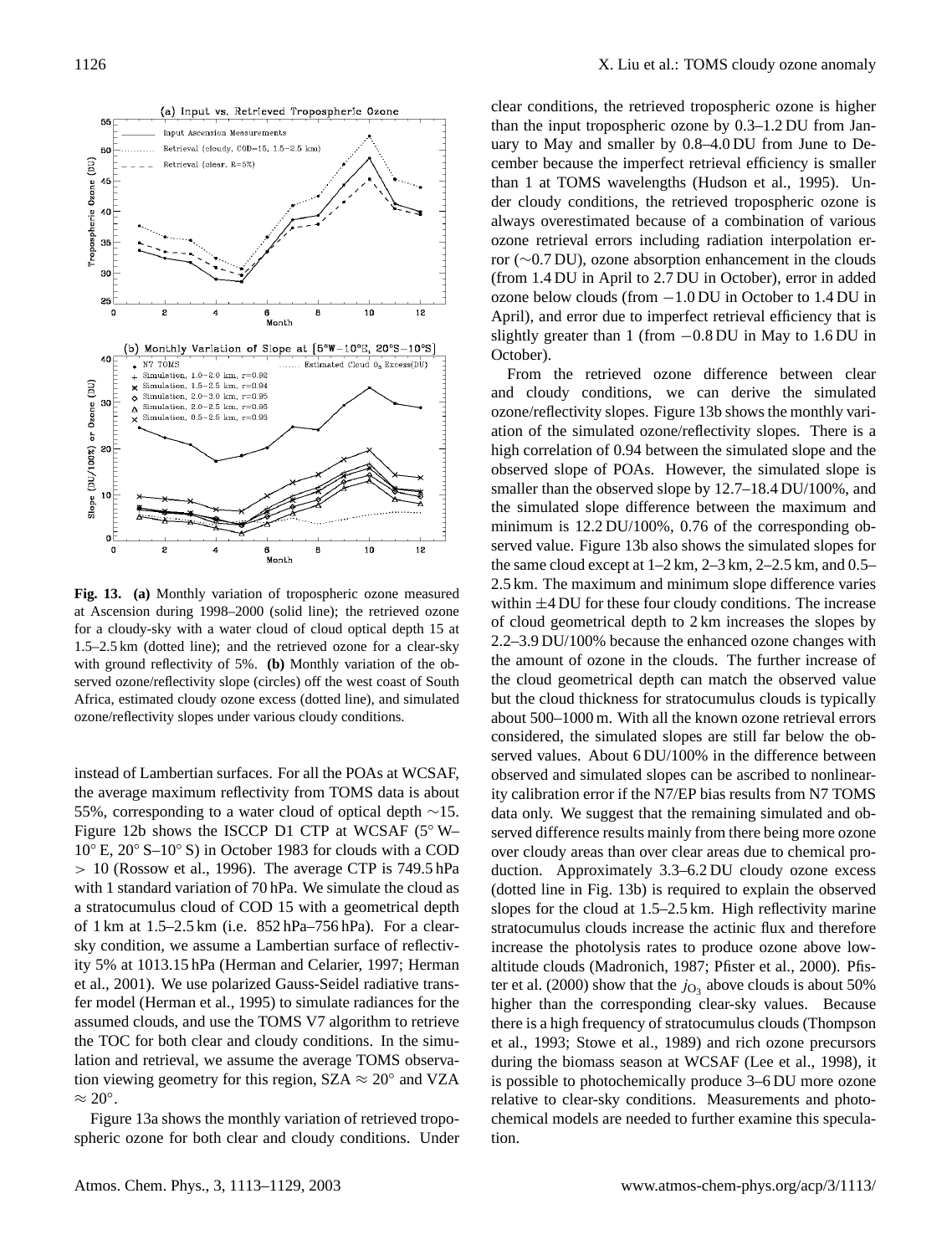#### 4.5 Solar zenith angle and satellite zenith angle

The effects of satellite view zenith angle on TOMS TOC are apparent during the Mount Pinatubo eruption, with an order of 2% (Bhartia et al., 1993; Torres and Bhartia, 1995). Small scan-angle dependence, on the order of 1%, remains in the TOMS TOC even in the absence of aerosols (McPeters et al., 1996). In a 5◦ -longitude by 5◦ -latitude area, the solar zenith angle does not change much for different measurements, and the view zenith angle is usually within 20◦ . We examined both correlation coefficients and slopes between ozone and reflectivity to be a function of average solar zenith angle and view zenith angle, but we did not find any relationship between OAs and viewing geometry.

## **5 Effects of ozone anomalies on TOMS applications**

Analysis of OAs indicates that some OAs are caused by ozone retrieval errors. Including the cloudy total ozone that contains ozone retrieval errors will affect the corresponding results in particular applications such as calculation of monthly mean ozone climatology, analysis of the ozone seasonal variation, evaluation of ozone trends, and tropospheric ozone derivation.

However, analysis of the effects of clouds on these applications is very complicated, because the overall effect of different types of errors depends on factors such as cloud altitude, cloud-height errors, cloud fraction, and ozone amount and distribution in the clouds. In the archived TOMS V7 level-2 data, the mainly negative cloud-height errors and other positive errors usually partly cancel, leading to an overall smaller error in cloudy areas. In applications related to global mean or zonal mean, the overall error is expected to be small. In some regions, such as oceanic regions off the west coast of South Africa and off the west coast of South America, errors in cloudy-sky measurements tend to cancel errors in clearsky measurements, leading to small errors in the gridded level-3 data. For studies of a particular region during a special period, however, special care should be taken regarding the effects of clouds in those regions with high frequencies of POAs and NOAs. For example, over the eastern Pacific Ocean during El Niño periods, there would be persistent negative errors of about  $-10$  DU in cloudy areas caused from using the incorrect cloud climatology mostly from non-El Niño periods.

OAs have important implication for applications using the clear/cloudy ozone differences, such as the Convective-Cloud Differential (CCD) (Ziemke et al., 1998) and the Clear-Cloudy Pairs (CCP) (Newchurch et al., 2002) methods. Even without accounting for ozone retrieval error above clouds, one can retrieve reasonable tropospheric ozone with special sampling, such as using the monthly minimum ozone above clouds in the CCD method and the mean of the six lowest values of ozone above clouds within five days in the CCP method. However, at mid-latitudes, the large ozone/reflectivity slope due to planetary and synoptic wave disturbances makes it risky to apply the CCD or CCP methods unless we can develop a method to account for these wave effects. The N7/EP TOMS bias leads to the offset in

the derived tropospheric ozone as well. Knowledge of these different types of errors is important for studies using TOMS measurements because these errors might significantly affect particular applications. In addition, we have experienced some self-correcting effect in the TOMS data; i.e. errors of opposite sign partly cancel each other and lead to small errors in the archived TOMS data. Therefore, it is possible that correcting only one of these errors could lead to larger overall errors. Future instruments such as the OMI can avoid cloud-height-related errors by accurately determining cloud heights from visible and infrared channels. Then large errors in the retrieved ozone will come mainly from the ozone absorption enhancement in the clouds.

## **6 Summary**

To characterize the frequency of occurrence of anomalous ozone distribution, we define that a 5◦ by 5◦ region contains a Positive Ozone Anomaly (POA) or Negative Ozone Anomaly (NOA) if the correlation coefficient between ozone and reflectivity is  $\geq 0.5$  or  $\leq -0.5$ , respectively. We investigate the Ozone Anomaly (OA) distribution in Nimbus-7 (N7) TOMS data during 1979–1992 and in Earth-Probe (EP) TOMS data during 1997–1999 and analyze the causes of OA formation.

The average fractions of OAs among all cloud fields in N7 and EP TOMS are  $31.8 \pm 7.7\%$  and  $35.8 \pm 9.7\%$ , respectively. OAs are not evenly distributed on the globe, and some regions are dominated with a high number of POAs or NOAs. But the spatial distributions of OAs are similar from year to year except for the obvious El Niño/non-El Niño and N7/EP contrasts. El Niño events do not cause much change to the annual average fraction, but they do produce significant regional effects. The 1982–1983 and 1997–1998 El Niño events increase the fraction of NOAs over the tropical eastern Pacific Ocean by ∼40% during December–February. During the EP TOMS period, there are more NOAs but fewer POAs relative to the N7 TOMS period, especially in tropical areas. The linear regression slope between total ozone and reflectivity for OAs is mainly a function of latitude, increasing from 12–30 DU/100% in tropical areas to 36–84 DU/100% in midlatitudes.

Some OAs are caused by ozone retrieval errors, and others result primarily from geophysical phenomena. Large errors in Cloud-Top Pressure (CTP) are observed in the TOMS V7 algorithm in comparison with spatially and temporally colocated Temperature Humidity Infrared Radiometer (THIR) cloud data on board the N7 satellite. The assumed cloud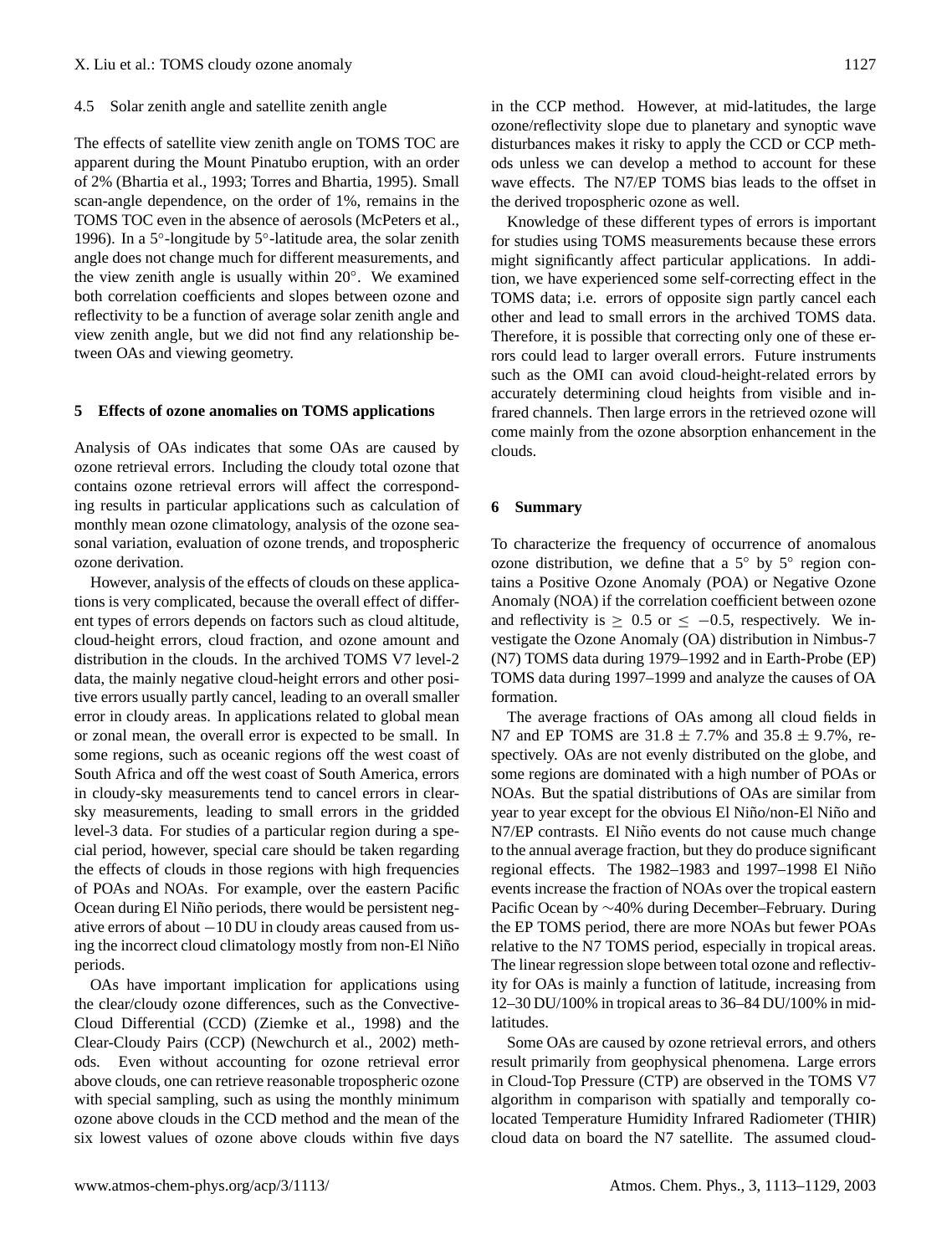top pressures are usually overestimated by ∼200 hPa for high-altitude clouds (THIR CTP  $\leq$  200 hPa) and underestimated by about ∼150 hPa for low-altitude clouds (THIR  $CTP \geq 750$  hPa). Correcting the cloud-height errors eliminates most tropical NOAs even during El-Niño periods, but dramatically increases the fraction of POAs by 20–50% in tropical convective cloudy areas. Tropical NOAs are mainly caused by negative ozone retrieval errors induced by incorrect cloud heights. Most tropical POAs result from positive errors due to ozone absorption enhancement in the clouds and probably nonlinearity calibration in N7 TOMS data. The fact that correcting cloud height errors dramatically increases POAs indicates that negative and positive errors offset each other, leading to fewer OAs in TOMS data. The slope of POAs and NOAs at mid-latitudes peaks from late fall to early spring (60–80 DU/100%) and is lowest in the summer (30–40 DU/100%). The seasonal variation of slope is consistent with that of total ozone fluctuation, indicating that mid-latitude OAs are mainly caused by planetary-scale and synoptic-wave disturbances. The slope of POAs in marine stratocumulus regions off the west coast of South Africa and off the west coast of South America shows a maximum from August to November (i.e. the biomass burning season) and a minimum from February to May, highly correlated with the tropospheric ozone variation in these regions. About half of the slope can be explained by ozone retrieval errors under both clear and cloudy conditions. We speculate that there is more ozone over cloudy areas because of the enhanced photolysis rates over high frequency of low-altitude marine stratocumulus clouds and rich ozone precursors above these clouds. About 3–6 DU cloudy ozone excess is required to explain the remaining unexplained slope. However, further studies using measurements and photochemical models are needed to examine this speculation.

*Acknowledgements.* We are grateful to the NASA Earth Science Enterprise for supporting this research through the NASA/ACMAP and fostering this international collaboration with the Korean Ministry of Science and Technology. We thank P. K. Bhartia, C. G. Wellemeyer, R. D. Hudson, J. Ziemke, R. D. McPeters, and S. Chandra for enlightening discussions concerning the mechanisms for formation of ozone anomalies and for hosting X. Liu during his summer study at GSFC. We wish to thank the Ozone Processing Team at GSFC for providing the TOMS data and processing capability.

#### **References**

- Allen, D. R. and Reck, R. A.: Daily variations in TOMS total ozone data, J. Geophys. Res., 102, 13 603–13 608, 1997.
- Bell, G. D., Halpert, M. S., Ropelewski, C. F., Kousky, V. E., Douglas, A. V., Schnell, R. C., and Gelman, M. E.: Climate assessment for 1998, Bull. Amer. Meteor. Soc., 80, S1–S48, 1999.
- Bhartia, P. K., Herman, J. R., and McPeters, R. D.: Effect of Mount Pinatubo aerosols on total ozone measurements from Backscatter

Ultraviolet (BUV) Experiments, J. Geophys. Res., 98, 18 547– 18 554, 1993.

- Chandra, S., Ziemke, J. R., Min, W., and Read, W. G.: Effects of 1997–1998 El Niño on tropospheric ozone and water vapor, Geophys. Res. Lett., 25, 3867–3870, 1998.
- Cuevas, E., Gil, M., Rodriguez, J., Navarro, M., and Honka, K. P.: Sea-land total ozone difference from TOMS: GHOST effect, J. Geophys. Res., 106, 27 745–27 755, 2001.
- Dobson, G. M. B. and Harrison, D. N.: Measurements of the amount of ozone in the Earth's atmosphere and its relation to other geophysical conditions, Proc. R. Soc. London A, 110, 660– 693, 1926.
- Dobson, G. M. B., Harrison, D. N.: and Lawrence, J., Measurements of the amount of ozone in the Earth's atmosphere and its relation to other geophysical conditions, Proc. R. Soc. London A, 122, 456–486, 1928.
- Fishman, J., Watson, C. E., Larsen, J. C., and Logan, J. A.: Distribution of tropospheric ozone determined from satellite data, J. Geophys. Res., 95, 3599–3617, 1990.
- Herman, B. M., Caudill, T. R., Flittner, D. E., Thome, K. J., and Ben-David, A.: Comparison of the Gauss-Seidel spherical polarized radiative transfer code with other radiative transfer codes, Appl. Opt., 34, 4563–4572, 1995.
- Herman, J. R., Celarier, E. A., and Larko, D.: UV 380 nm reflectivity of the Earth's surface, clouds, and aerosols, J. Geophys. Res., 106, 5335–5351, 2001.
- Herman, J. R. and Celarier, E. A.: Earth surface reflectivity climatology at 340–380 nm from TOMS data, J. Geophys. Res., 102, 28 003–28 011, 1997.
- Hsu, N. C., McPeters, R. D., Seftor, C. J., and Thompson, A. M.: Effect of an improved cloud climatology on the total ozone mapping spectrometer total ozone retrieval, J. Geophys. Res., 102, 4247–4255, 1997.
- Hudson, R. D. and Frolov, A. D.: Separation of total ozone by meteorological regimes, The Scientific Program of Quadrennial Ozone Symposium, Sapporro, 2000.
- Hudson, R. D. and Thompson, A. M.: Tropical tropospheric ozone from Total Ozone Mapping Spectrometer by a modified residual method, J. Geophys. Res., 103, 22 129–22 145, 1998.
- Hudson, R. D., Kim, J. H., and Thompson, A. M.: On the derivation of tropospheric column ozone from radiances measured by the total ozone mapping spectrometer, J. Geophys. Res., 100, 11 137–11 145, 1995.
- Jiang, Y. and Yung, Y. L.: Concentrations of tropospheric ozone from 1979 to 1992 over tropical Pacific South America from TOMS data, Science, 272, 714–716, 1996.
- Kim, J. H. and Newchurch, M. J.: Climatology and trends of tropospheric ozone over the eastern Pacific Ocean: The influences of biomass burning and tropospheric dynamics, Geophys. Res. Lett., 23, 3723–3726, 1996.
- Kim, J. H. and Newchurch, M. J.: Biomass-burning influence on tropospheric ozone over New Guinea and South America, J. Geophys. Res., 103, 1455–1461, 1998.
- Kirchhoff, V. W. J. H., Alves, J. R., da Silva, F. R.: and Fishman, J.: Observations of ozone concentrations in the Brazilian cerrado during the TRACE A field expedition, J. Geophys. Res., 101, 24 029–24 042, 1996.
- Klenk, K. F., Bhartia, P. K., Fleig, A. J., Kaveeshwar, V. G., McPeters, R. D., and Smith, P. M.: Total ozone determination